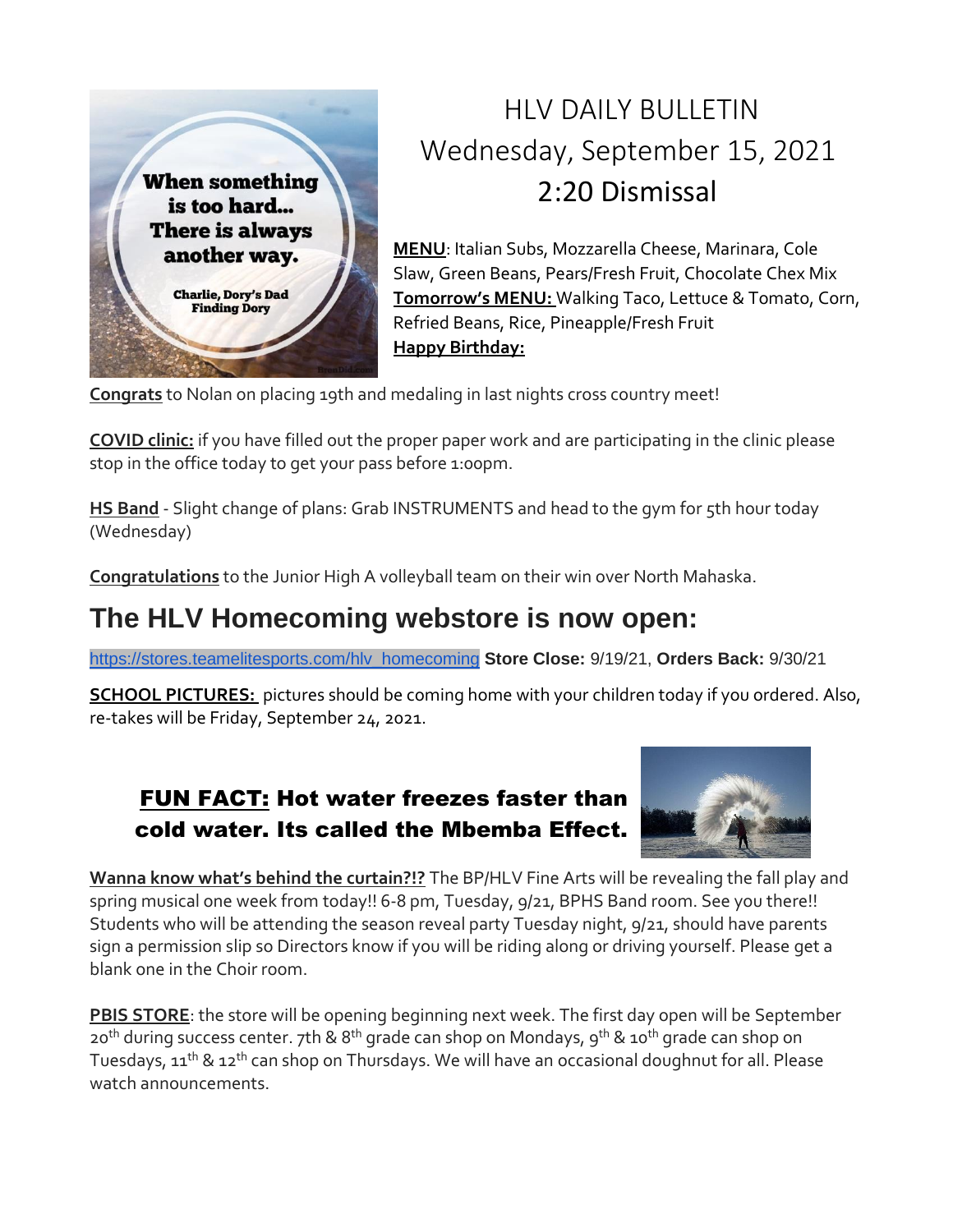**Homecoming Dance**: If you are planning on bringing an out-of-town guest to the Homecoming Dance please stop in the office and get a form. The completed form needs to be turned in to the Office by Thursday, October 7th.

**SILVER CORD OPPORTUNITY:** Compass Memorial will be hosting a pancake breakfast on October 10<sup>th</sup> at the Victor Legion Hall. They could use some students to help clean tables, carry trays, etc. Please sign up in the office. Thanks!

The secret of life is not enjoyment, but education through experience. -Swami Sivananda

**Band/Choir Lessons** began last week. This week is a **Week A**. Please continue to check emails for your lesson time.

**Any junior or senior** who would like to apply for a job shadow, the link was emailed to your school email. Application deadline is September 24th at 3:00 PM.



*What did the police officer say to his tummy? …… Freeze! You're under a vest!* 

**MENTORING**: Any high school student who would like to mentor in a elementary or junior high room during a study hall may sign up on the form sent to your email or see Mrs. Robison. Deadline to sign up is Friday, September 10th.

**STUDENT HANDBOOKS**: please watch the bulletin for a schedule of times when your class will review the student handbook with Mr. Tegeler.



#### **ON THIS DAY IN HISTORY**: In 1971, the environmental group Greenpeace is founded.

**VACCINATION CLINIC:** Compass Memorial Hospital will be providing vaccination clinics at HLV for students 12 and older, staff and community members, **TODAY**.

#### Dates to Remember

9/21/21: Season Reveal Party for HS Play/Musical

9/24/21" MID-TERM, Picture Retakes, Job shadow app deadline

10/7/21: Homecoming pep rally

10/8/21: Homecoming

**BAND/CHOIR:** This week is a CHOIR Friday. Lessons are Week A.

**FOOD PANTRY**: open the 2<sup>nd</sup> and 4<sup>th</sup> Thursdays each month. 5:00pm to 6:30pm. Volunteers welcome.